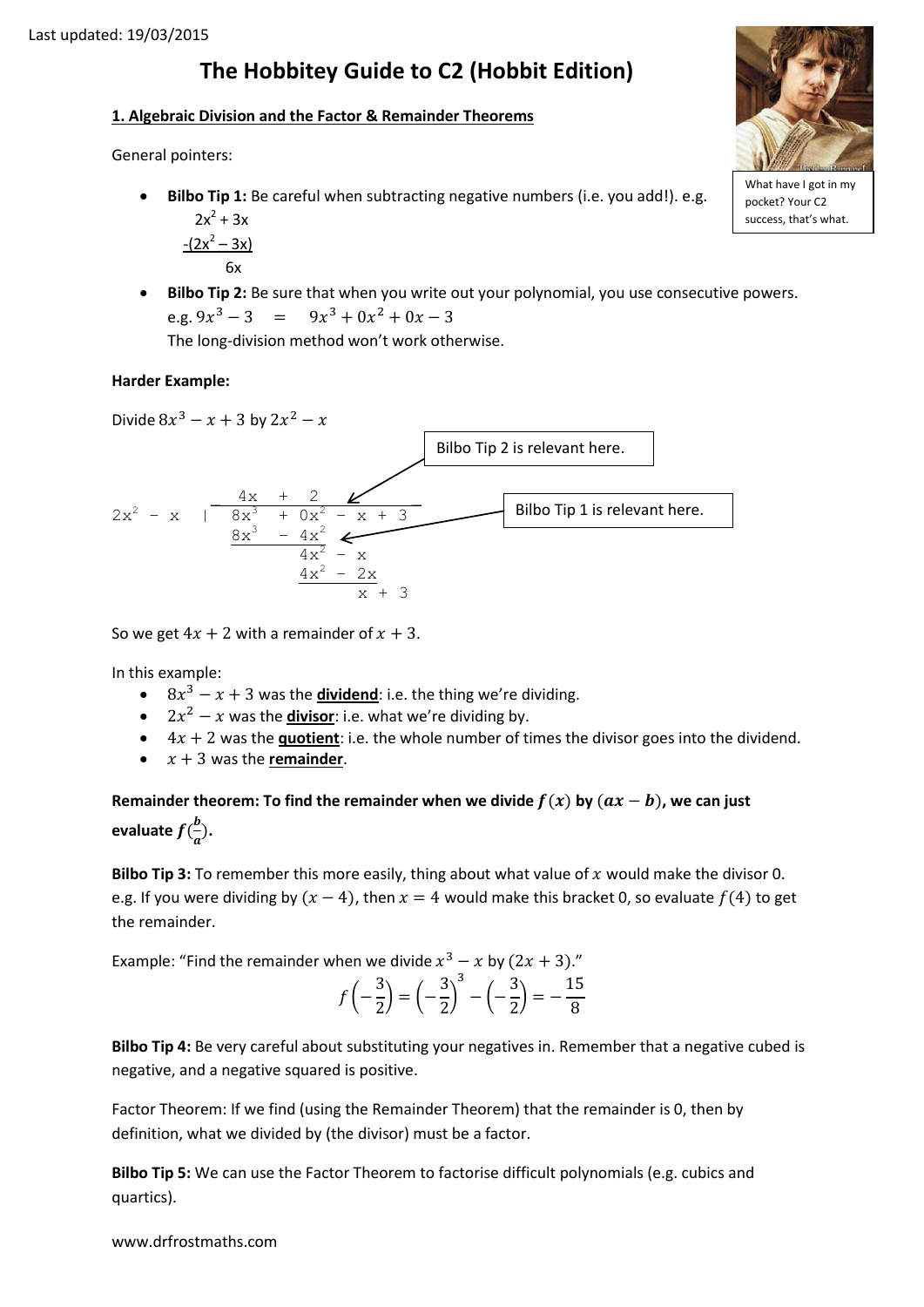Example: Factorise  $f(x) = 2x^3 + 9x^2 - 6x - 5$ .

'Guesstimate' a factor  $(x - 1)$ . Evaluate  $f(1)$  to check:  $2 + 9 - 6 - 5 = 0$ . Since the remainder is 0,  $(x - 1)$  is a factor. We need to find what the other factors are now. Now use algebraic division to find that we get  $2x^2 + 11x + 5$  when we divide  $2x^3 + 9x^2 - 6x - 5$  by  $(x - 1)$ . We know from GCSE how to factorise the quadratic  $2x^2 + 11x + 5$ , which is  $(x + 5)(2x + 1)$ . Thus  $2x^3 + 9x^2 - 6x - 5 = (x - 1)(x + 5)(2x + 1)$ .

## **2. Sine and Cosine Rule**

- When two angles are involved (e.g. one known, and one you want to try and find out), use the sine rule.
- Otherwise, use the cosine rule.
- For the cosine rule, suppose the unknown angle is at  $C$ . Then your formula to use would be  $c^2 = a^2 + b^2 - 2ab \cos C$ . Remember that an angle and the opposite side use the same letter.

• Area of triangle = 
$$
\frac{1}{a}ab \sin C
$$

# **3. Exponentials and Logarithms**



**Gandalf Ridiculously Important Tip: When solving equations involving logs, you're trying to gradually get towards a point where there's either (a) a log on one side of**  the equation on its own, e.g.  $log_3(2x) = 4$ , or (b) a log on both sides with the same **base, e.g.**  $log_3(x + 1) = log_3(3x - 2)$ .

**Example: Solve**  $\log_2\left(\frac{2}{3}\right)$  $\left(\frac{x+1}{x}\right) = 2$ .

You might be tempted to use your law of logs to expand the LHS to  $\log_2(2x+1) - \log_2(x)$ . But you need to think: does this actually help me? Now we would have two logs floating about, and it's hard to know how to proceed forward from there.

Instead, in case (a) where we already have a log isolated on one side of the equation, we should rearrange the equation to put it in exponential form. We can imagine the result of the log being inserted between the base and the argument, i.e.



And then solve from there.

**Example:**  $\log_2(3x) + \log_2(4x) = \log_2($ 

We could simplify the LHS to  $log_2(12x^2)$  using laws of logs. Then since  $log_2(12x^2) = log_2(24)$ , we can remove the log from both side to get  $12x^2 = 24$ . (Note: this is NOT because log is some kind of 'quantity' that we can divide both sides by: log is a function).



Gandalf Tip 2: Get your laws of logs right! I often see students do  $\log(a + b) = \log(a) + \log(b)$ , **which is not in general true. Make sure you revise and practice using these laws.** 

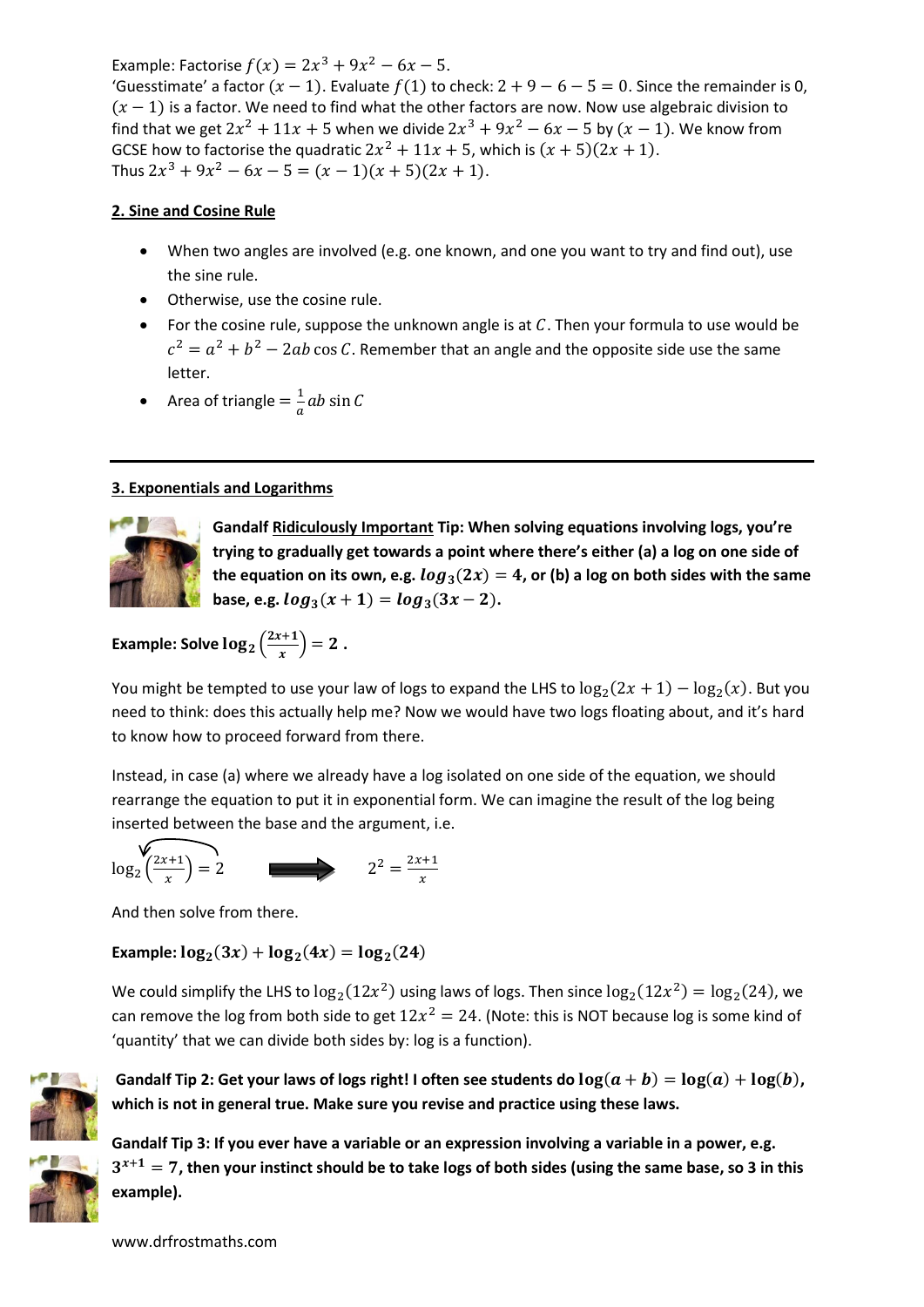

# **Gandalf Tip 4: Many questions will require you to form a quadratic equation which you can then solve.**

Example:  $2^{2x+1} - 5 \cdot 2^x$ 

Your first step should be to turn  $2^{2x+1}$  into an expression involving  $2^x$ . To do this, just remember your laws of indices:  $2^{2x+1} = 2^1 2^{2x} = 2(2^x)^2$ . Using this, we have:

$$
2(2^{x})^{2} - 5 \cdot 2^{x} - 3 = 0
$$

This look like a quadratic equation! Substituting  $y = 2^x$  gives us:  $2y^2 - 5y - 3 = 0$ . Solving,  $(2y+1)(y-3) = 0$  so  $y = -\frac{1}{2}$  $\frac{1}{2}$  or  $y = 3$ .

Substituting back, then  $2^x = -\frac{1}{3}$  $\frac{1}{2}$  or 2<sup>x</sup> = 3. Using 'Tip 3', we can take logs of both sides to get  $\log_2 2^x = \log_2 \left(-\frac{1}{2}\right)$  $\frac{1}{2}$  and  $\log_2 2^x = \log_2 3$ . Then:

$$
x = \log_2\left(-\frac{1}{2}\right) \text{ or } x = \log_2(3)
$$

We reject the first solution because we can't log a negative number. If we wanted to evaluate the second solution on the calculator (and don't have the nice button that lets us specify the base), we could change the base to 10 (since 'log' on a calculator on a calculator is by default base 10):

$$
x = \frac{\log_{10} 3}{\log_{10} 2} = 1.58 \ (to 3sf)
$$



**Gandalf Tip 5: When you have some equation/expression involving logs with different bases, you first step should be to change the bases so that they're consistent. It's best the change the base to: (a) a constant and (b) the smallest value. So if for example you**  had  $log_2$  and  $log_4$  both floating around, then you want both to be  $log_2$ . And if you have  $log_3$  and  $log_x$ , you want both in terms of  $log_3$ .

Example: Solve  $\log_4 x + \log_2 x = 5$ 

Changing the log base 4 to log base 2 as per the tip:

| $\frac{\log_2 x}{\log_2 x} + \log_2 x = 5$ | The reason I've moved<br>the coefficient to the<br>power is so that in the<br>next step we can use a<br>law of logs to combine<br>the two logs into one. |
|--------------------------------------------|----------------------------------------------------------------------------------------------------------------------------------------------------------|
| $\log_2 x^{\frac{1}{2}} + \log_2 x = 5$    | Two f logs to combine<br>the two logs into one.                                                                                                          |
| $2^5 = x^{\frac{3}{2}}$                    | We've isolated a single<br>log on its own, so now<br>we can rearrange!                                                                                   |

Because  $log_2 4 = 2$ 

**Final Gandalf Tip:** Avoid horrors like  $\log(3x^2) \rightarrow 2 \log(3x)$ . Because of BIDMAS,  $3x^2 = 3 \times x^2$  and is not  $(3x)^2$ . Thus  $\log(3x^2) \rightarrow \log(3) + \log(x^2)$ 

\_\_\_\_\_\_\_\_\_\_\_\_\_\_\_\_\_\_\_\_\_\_\_\_\_\_\_\_\_\_\_\_\_\_\_\_\_\_\_\_\_\_\_\_\_\_\_\_\_\_\_\_\_\_\_\_\_\_\_\_\_\_\_\_\_\_\_\_\_\_\_\_\_\_\_\_\_\_\_\_\_\_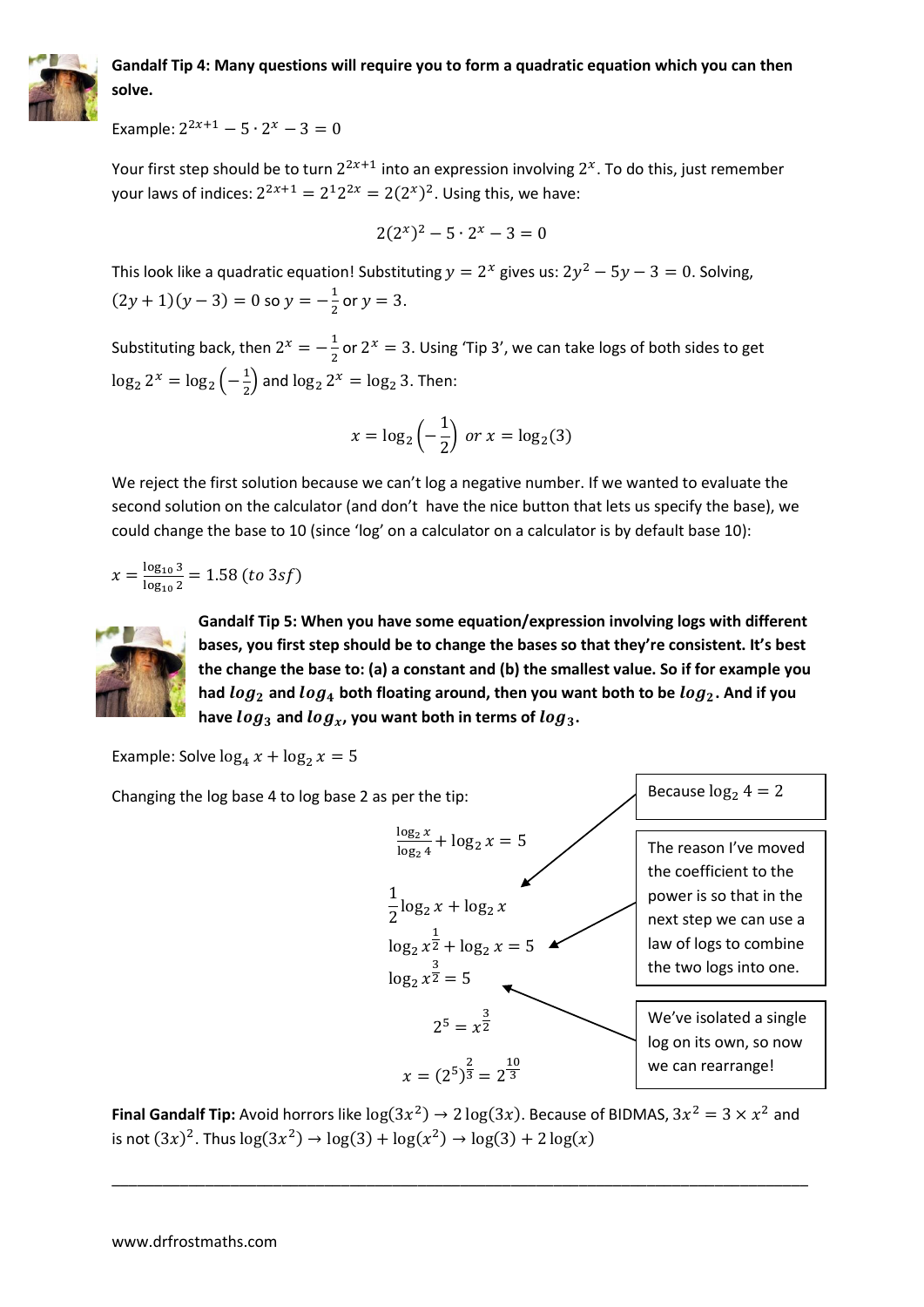#### **4. Coordinate Geometry in the x-y plane**



**Smaug Tip 1: Exam question asking you to find the centre and/or radius of a circle**  for a given equation? No sweat! Just put it in the form  $(x-a)^2+(y-b)^2=r^2$ **by completing the square.**

Example: Find the centre and radius of the circle given by the equation  $x^2 + y^2$ 

$$
(x-3)2 - 9 + (y-1)2 - 1 = 6
$$
  
(x-3)<sup>2</sup> + (y-1)<sup>2</sup> = 16

So the centre is  $(3,1)$  and the radius is 4.



**Smaug Tip 2: Exam question asking the coordinates for which a circle and a line intersect? Just arrange the equation of the line and substitute it into the circle equation, then solve.**

**Other scenarios:**

| Proving that a line doesn't intersect a circle.  | Substitute equation of line into that of circle.     |  |  |
|--------------------------------------------------|------------------------------------------------------|--|--|
|                                                  | Show that discriminant of resulting quadratic        |  |  |
|                                                  | equation is negative.                                |  |  |
| Showing that a line is the diameter of a circle. | Find the radius and centre of the circle. Show that  |  |  |
|                                                  | the line is double the radius of the circle, and the |  |  |
|                                                  | midpoint of the line is the centre of the circle.    |  |  |
| Showing that a line is the tangent of a circle.  | Substitute equation of line into that of circle.     |  |  |
|                                                  | Show that discriminant of resulting quadratic        |  |  |
|                                                  | equation is 0: indicating that the line and circle   |  |  |
|                                                  | intersect exactly once.                              |  |  |
| Finding the equation of the circle given the     | You can find the distance between the two points     |  |  |
| centre and a point on the circumference.         | to get the radius. And since you have your centre    |  |  |
|                                                  | and radius, you can form an equation                 |  |  |
|                                                  | immediately.                                         |  |  |

#### **5. Binomial Expansion**

- If you're expanding  $(x a)^n$  for some positive a, then you can check you've got your positives/negatives right, because your terms in the expansion should oscillate between positive and negative.
- Use bracketing to avoid BIDMAS type problems. e.g. For  $(2-3x)^5$  you could write as  $2^5 + 5(2)^4(-3x) + 10(2)^3(-3x)^2$
- You should remember that  ${}^nC_0 = 1$ ,  ${}^nC_1 = n$  and  ${}^nC_2 = \frac{n}{n}$  $\overline{\mathbf{c}}$
- Memorise the first five rows of Pascal's triangle. It'll save you time: If for example the power if 4, you should know the binomial coefficients will be 1, 4, 6, 4, 1 without having to determine them on a calculator.

#### **6. Radians**

Not much to say here! Just ensure you can INSTANTLY switch between radians and degrees for  $30^{\circ}$ ,  $45^{\circ}$ ,  $60^{\circ}$ ,  $90^{\circ}$ ,  $180^{\circ}$ ,  $270^{\circ}$ ,  $360^{\circ}$ . Obviously learn your formulae for arc length, sector area and segment area.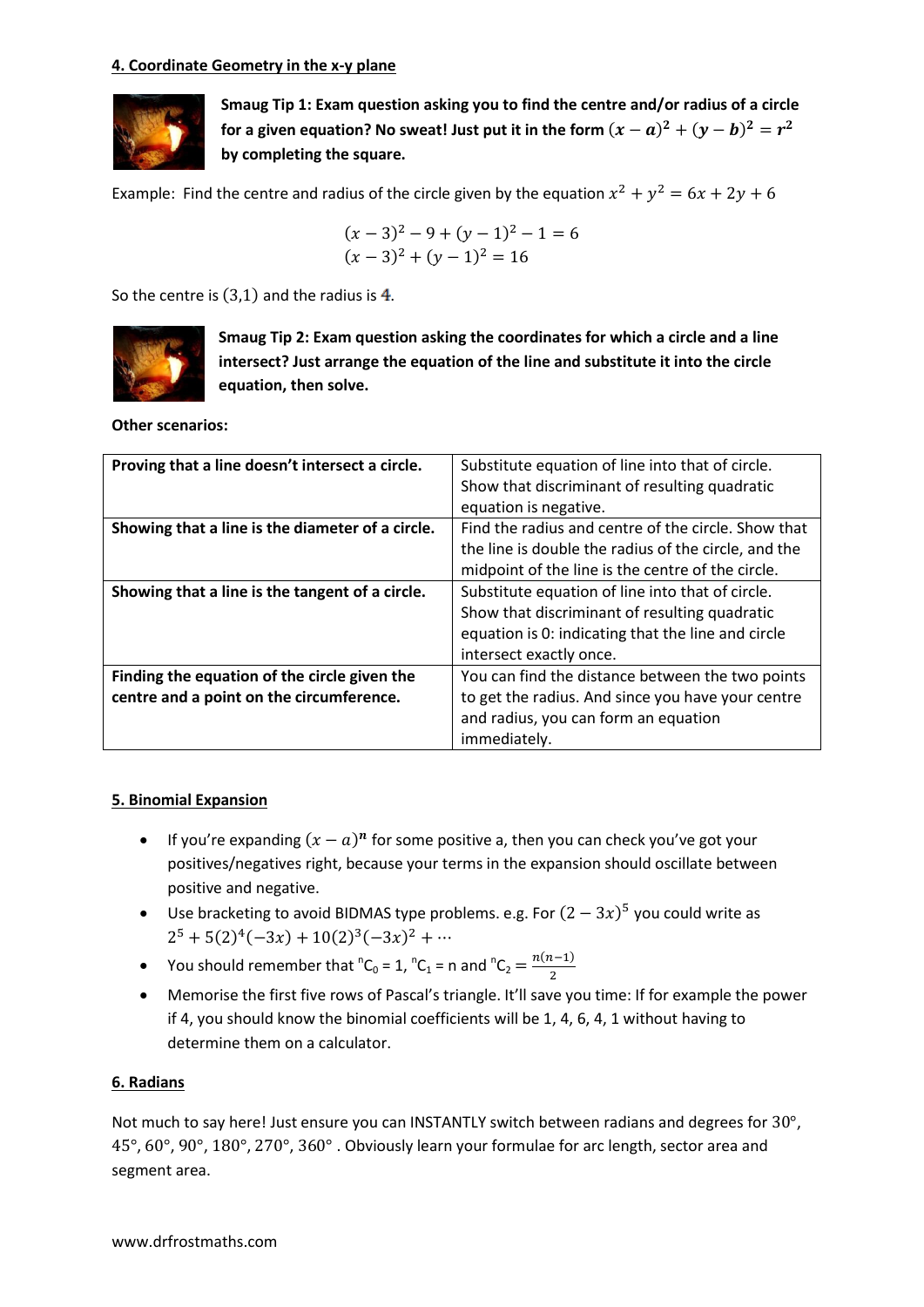**Thorin Radians Tip 1: Make sure your calculator is in RADIANS MODE whenever you're using sin/cos/tan.**

**Thorin Radians Tip 2: A number of people have asked me whether their calculator needs to be in**  radians mode when say using the expression  $r\theta$  to find the arc length. The mode only affects use of trigonometric functions, not multiplication! Although of course,  $r\theta$  only finds the arc length if **your**  $\theta$  is in radians.

## **7. Geometric Sequences and Series**

- Whenever you're asked to find the common ratio, and you have two available consecutive terms, just do the latter term divided by the one before it.
- The common ratio might be fraction or negative. If negative, the terms in your sequence will oscillate between positive and negative.
- Exam questions occasionally use variables for the values 'a' and 'r' instead of concrete numbers. Don't let this put you off: it's absolutely fine to have a common ratio of ' $r = p'$  or an initial value of ' $a = 2z - 1'$ .
- It might be helpful to write out your values of  $a, r$  and  $n$  before you put it into any formulae.
- When presenting your working, it's useful to use " $u_n =$ " and " $S_n =$ " to make clear to both yourself and examiner that you're finding the n<sup>th</sup> term or summing the first n terms. Don't get them (or their associated formulae) mixed up!
- I've seen exam papers ask for the proof that the sum of the first n terms of a geometric sequence is  $\frac{a(1-r^n)}{1-r}$  $\frac{1}{1-r}$ . The proof is in your textbook: just remember that you write out what looks like, then  $rS_n$ , then subtract the latter from the former (which cancels all but the first and last terms in the addition).
- $\bullet$   $\sum_{i=1}^{4} a_i$  for example just means you're summing the given expression where the value of ranges between 1 and 4. i.e.  $a_1 + a_2 + a_3 + a_4$ .

# **8. Trigonometry**

Although you have a calculator, it's helpful to learn your sin/cos/tan values for 30, 45, 60, 90, 180 ofby-heart. To remember them I 'picture' them in the following table:

|     | $0^{\circ}$ | $45^{\circ}$ | $90^\circ$ | $30^\circ$ | $60^\circ$ |
|-----|-------------|--------------|------------|------------|------------|
| sin |             |              |            |            |            |
|     |             |              |            |            |            |
| cos |             |              |            |            |            |
|     |             |              |            |            |            |
| tan |             |              |            |            | v J        |
|     |             |              |            |            |            |

- In the left block the only surd involved is  $\sqrt{2}$  and in the right block just  $\sqrt{3}$ .
- For sin/cos for 30/60, they're all over 2. The diagonals from the top-left are the rational ones, and the other values the irrational ones.
- For tan in the right block, I remember that one is  $\sqrt{3}$  and the other its reciprocal. But thinking about the graph of tan,  $tan(60) > tan(30)$ , so  $tan(30)$  is the smaller value of  $\frac{1}{\sqrt{3}}$ .
- $\cdot$  sin(45) and cos(45) have the same value.
- To remember that  $sin(0) = 0$  and  $cos(0) = 1$ , just picture the graphs of each. To work out  $cos(270)$  for example I 'trace' the graph out in my head, thinking about how it bobs up and down starting from the y-axis.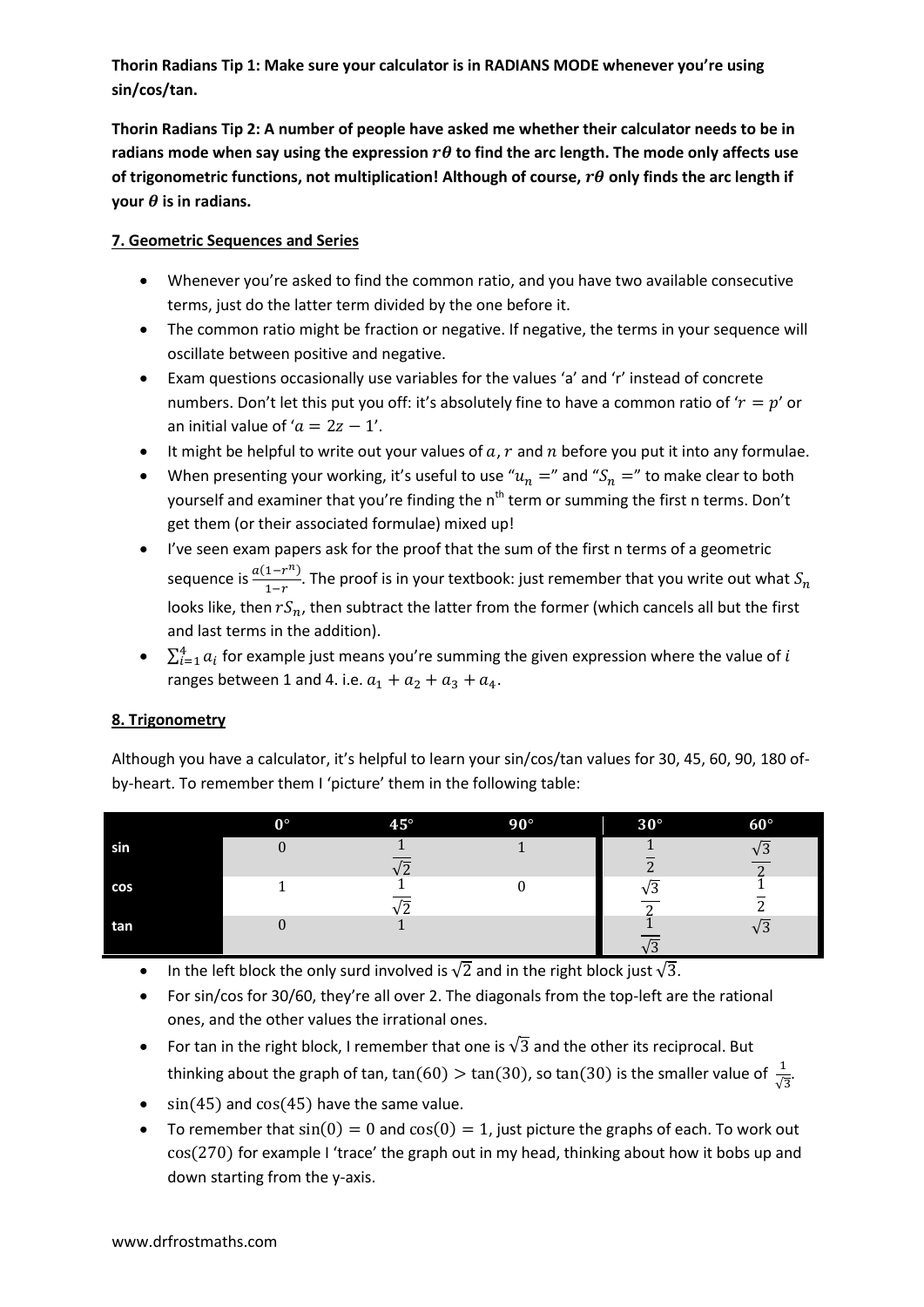This 'memory technique' sounds absolutely nuts, but I promise you it works!

#### **Solving Trigonometric Equations:**

- Remember these '5 golden rules of angles' like the back of your hand (and hence you can completely avoid horrid 'cast' diagrams):
	- 1.  $sin(x) = sin(180 x)$
	- 2.  $cos(x) = cos(360 x)$
	- 3.  $sin$  and cos repeat every  $360^\circ$
	- 4.  $tan$  repeats every  $180^\circ$
	- 5.  $\sin(x) = \cos(90 x)$  (this is more of a C3 one)
- If your equation involves say sin and  $cos<sup>2</sup>$ , change the squared term, i.e. the  $cos<sup>2</sup>$  to be consistent with the non-squared one. e.g. change  $cos^2(2x)$  to  $1-sin^2(2x)$ . This ensures you have a quadratic equation in terms of sin.
- The first thing you should do in any trig solvey question is **adjust the range**. e.g. If you're solving  $sin(2x) = \frac{1}{2}$  $\frac{1}{2}$  and  $0 \le x < 360$ , then our adjusted range is  $0 \le 2x < 720$ . Similarly if solving  $3x - 20$ , then  $-20 \le 3x - 20 < 1060$
- If you have a mixture of **tan** with sin or cos, express tan in terms of sin and cos, e.g.  $tan(2x) = \frac{s}{s}$  $\frac{sn(2x)}{cos(2x)}$ . Then you'd probably multiply the whole equation by  $cos(2x)$  and simplify before solving.

Example:  $cos(x) - tan(x) = 0 \rightarrow cos^2(x) - sin(x) = 0 \rightarrow 1 - sin^2(x)$ 

- It's useful to be able to add or subtract fractions in terms of  $\pi$ . e.g.  $\pi \frac{\pi}{4}$  $\frac{\pi}{4} = \frac{3}{4}$  $\frac{3\pi}{4}$ . Practice this if you're not comfortable with such manipulation.
- **Example:** Find all solutions to  $\sin(2x 45) = -\frac{1}{2}$  $\frac{1}{2}$  in the range  $0 \le x \le 360^{\circ}$ .  $-45 \leq 2x - 45 < 675$  $2x - 45 = \sin^{-1}\left(-\frac{1}{2}\right)$  $\frac{1}{2}$ ) =

Using the two rules " $\sin(x) = \sin(180 - x)$ " and "sin repeats every 360":  $2x - 45 = -30, 210, 330, 570$ So  $2x = 15^{\circ}, 255^{\circ}, 375^{\circ}, 615^{\circ}$  $So x = 7.5^{\circ}, 127.5^{\circ}, 187.5^{\circ}, 307.5^{\circ}$ 

 One last point: I've seen students work out alternative solutions as their last step, rather than when they do inverse sin/cos/tan. Suppose we want solutions in the range

 $0 \leq x < 180^{\circ}$ . The following is WRONG:

$$
\sin(2x + 10) = \frac{\sqrt{3}}{2}
$$
  
2x + 10 = 60  
So x = 25°  
And we also get 180° - 25° = 155°  
The following is **CORRECT**:



Gollum's understandable reaction to this mathematical atrocity.

$$
10 \le 2x + 10 < 370
$$
\n
$$
\sin(2x + 10) = \frac{\sqrt{3}}{2}
$$
\n
$$
2x + 10 = 60^{\circ}, 120^{\circ}, 420^{\circ}
$$
\n
$$
2x = 50^{\circ}, 110^{\circ}, 410^{\circ}
$$

$$
x=25^\circ, 55^\circ, \overline{205^\circ}
$$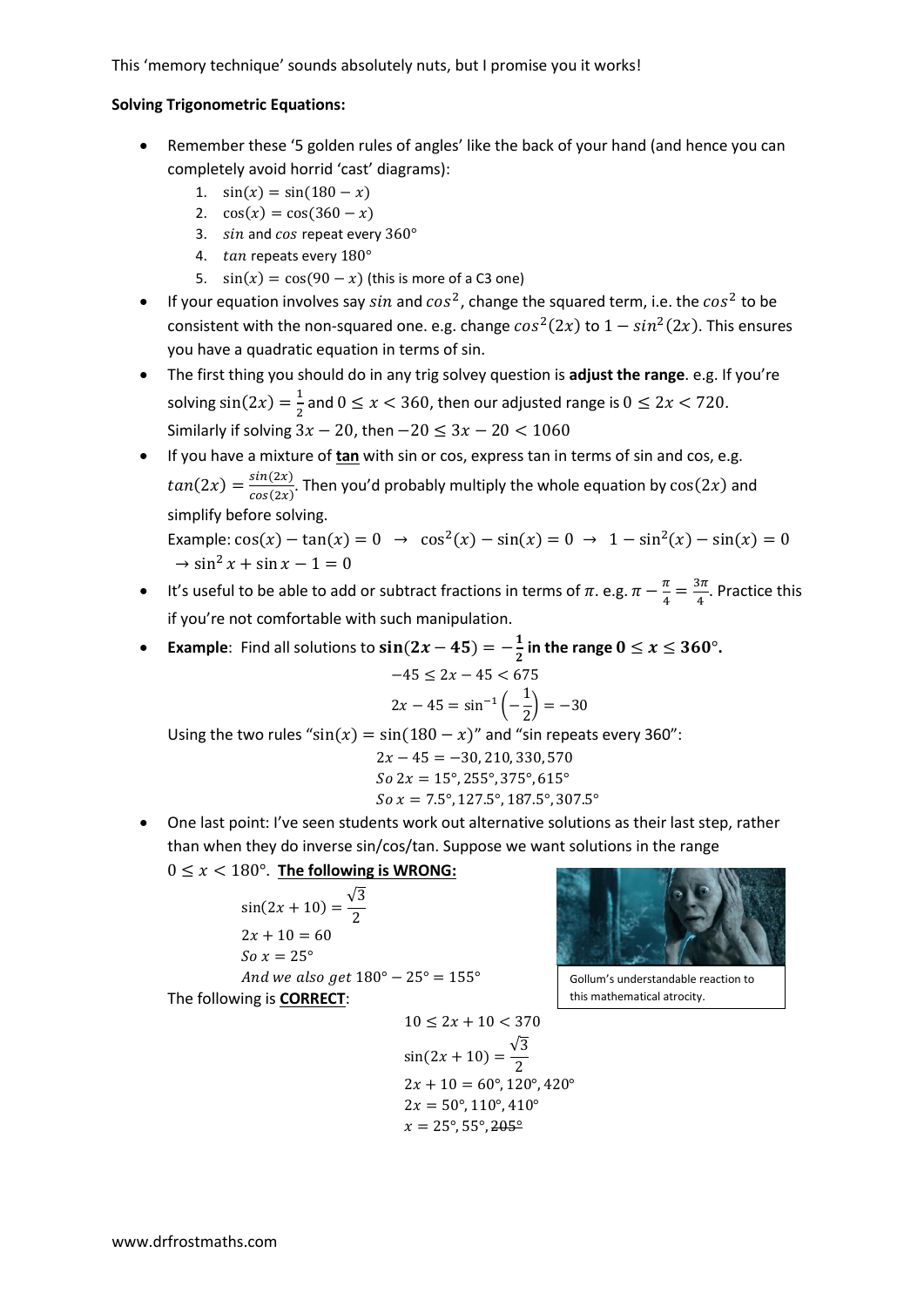#### **9. Differentiation**

When asked to find the range of x for which a function is increasing/decreasing, you often get a quadratic inequality. Solve this in the same way as you did in C1: i.e. factorise and then SKETCH. Don't do anything stupid like going from  $x^2 > 4$  to  $x > \pm 2$  because you're just asking for a punch in the face. Instead, you should do  $x^2 - 4 > 0$  (i.e. make one side of the inequality 0) then factorise to get  $(x + 2)(x - 2) > 0$ . Then you'd sketch to find that  $x < -2$  or  $x > 2$ .

**Example: Find the values of x for which**  $f(x) = \frac{2}{3}$  $rac{2}{3}x^3-\frac{3}{2}$  $\frac{3}{2}x^2-2x$  is increasing. It's increasing when  $f'(x) > 0$ . So differentiating:  $2x^2 - 3x - 2 > 0$ . Factorising:  $(2x + 1)(x - 2) > 0$ . By sketching, we find that  $x < -\frac{1}{2}$  $rac{1}{2}$  0

Optimisation Problems: Always following the same structure:

- 1. Form two equations. For 3D shapes, this is usually one for the volume of a solid and the other for the surface area, and for 2D shapes, one for the area and one for the perimeter. You may need to introduce a variable yourself to represent some unknown. Your two equations will be in terms of two variables, one the 'constraint equation', and the other the equation you're trying to optimise.
- 2. You want your 'optimisation equation' in terms of one variable only. To do this, you substitute the other (constraint) equation into it.
- 3. You differentiate and set to 0 to find the minimum/maximum.
- 4. Finally, you put this value back into the equation you found in Step 2. Suppose for example you got  $A = x^2 - 6x + 14$  as the equation for the surface area in terms of some length x. Then your optimum  $x = 3$ . Putting this back into the equation, we find that the optimum surface area is  $A = 5$ .
- 5. Often as a follow up question, you'll be asked to find whethe this is a minimum or maximum. Just differentiate again (to get the second order derivative). Remember that >0 means minimum, and <0 means maximum (I remember it as 'the opposite of what you might expect').

$$
\frac{dA}{dx} = 2x - 6 \qquad \frac{d^2A}{dx^2} = 2
$$

 $2 > 0$  so we have a minimum.

Exam questions tend to be quite generous with these kinds of questions in terms of leading you to the answer: Steps 1/2 tend to be a 'Show that...' question. Remember that the volume of a cylinder is  $\pi r^2 h$  and its surface area is  $2\pi r^2 + 2\pi rh$  (i.e. the two ends and the shaft). You may also need your radian formulae for arc length and sector area.